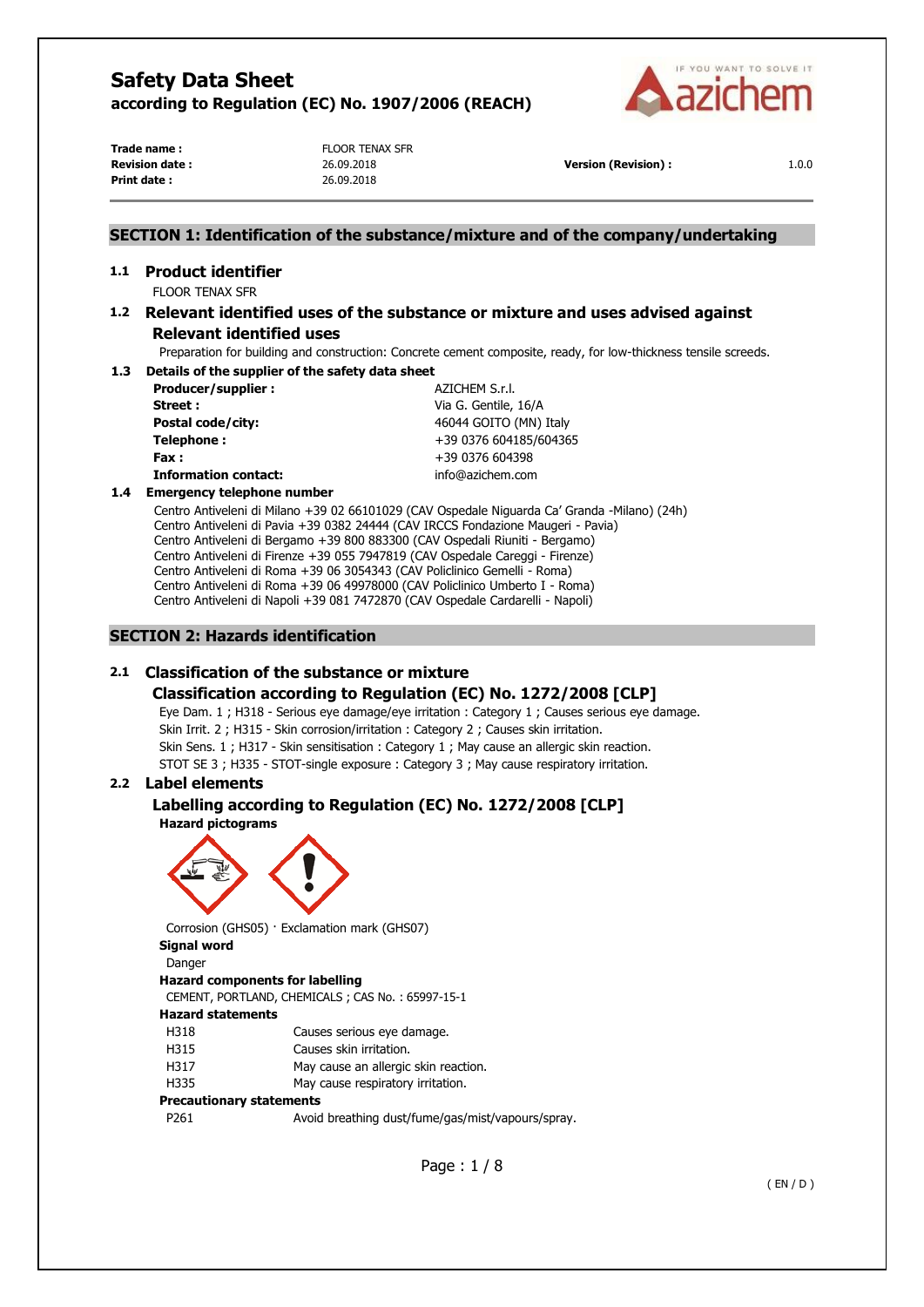

| Trade name:            | <b>FLOOR TENAX SFR</b> |                            |       |
|------------------------|------------------------|----------------------------|-------|
| <b>Revision date :</b> | 26.09.2018             | <b>Version (Revision):</b> | 1.0.0 |
| Print date :           | 26.09.2018             |                            |       |
|                        |                        |                            |       |

| P <sub>264</sub> | Wash hands thoroughly after handling.                            |
|------------------|------------------------------------------------------------------|
| P310             | Immediately call a POISON CENTER/doctor                          |
| P403+P233        | Store in a well-ventilated place. Keep container tightly closed. |
|                  |                                                                  |

#### **2.3 Other hazards**

None

#### **SECTION 3: Composition / information on ingredients**

#### **3.2 Mixtures**

#### **Hazardous ingredients**

CEMENT, PORTLAND, CHEMICALS ; EC No. : 266-043-4; CAS No. : 65997-15-1 Weight fraction :  $\geq 30 - < 35\%$ 

Classification 1272/2008 [CLP] : Eye Dam. 1 ; H318 Skin Irrit. 2 ; H315 Skin Sens. 1 ; H317 STOT SE 3 ; H335

#### **Additional information**

Full text of H- and EUH-statements: see section 16.

## **SECTION 4: First aid measures**

## **4.1 Description of first aid measures**

When in doubt or if symptoms are observed, get medical advice.

#### **Following inhalation**

Remove victim out of the danger area. Symptoms may develop several hours following exposure; medical observation therefore necessary for at least 48 hours.

## **In case of skin contact**

Wash immediately with: Water Remove contaminated, saturated clothing immediately. In case of skin irritation, consult a physician. In case of skin reactions, consult a physician.

#### **After eye contact**

After contact with the eyes, rinse with water with the eyelids open for a sufficient length of time, then consult an ophthalmologist immediately.

#### **After ingestion**

Never give anything by mouth to an unconscious person or a person with cramps.

#### **4.2 Most important symptoms and effects, both acute and delayed**

On contact with moist skin may cause thickening, cracking and cracking of the skin. Prolonged contact in combination with existing abrasions can cause burns. Direct contact with the product may cause corneal injury due to mechanical stress, immediate or delayed irritation or inflammation. The direct contact with large quantities of product dry or with projections of wet product can cause effects ranging from irritation ocular moderate (eg. Conjunctivitis or blepharitis) to chemical burns and blindness. Dust may irritate throat and respiratory system. Coughing, sneezing and panting may occur as a result of exposure above the occupational exposure limits. May cause an allergic skin reaction.

#### **4.3 Indication of any immediate medical attention and special treatment needed**  None

#### **SECTION 5: Firefighting measures**

#### **5.1 Extinguishing media**

## **Suitable extinguishing media**

Extinguishing powder alcohol resistant foam Carbon dioxide (CO2) Water mist

- **5.2 Special hazards arising from the substance or mixture**  None
- **5.3 Advice for firefighters**  Remove persons to safety.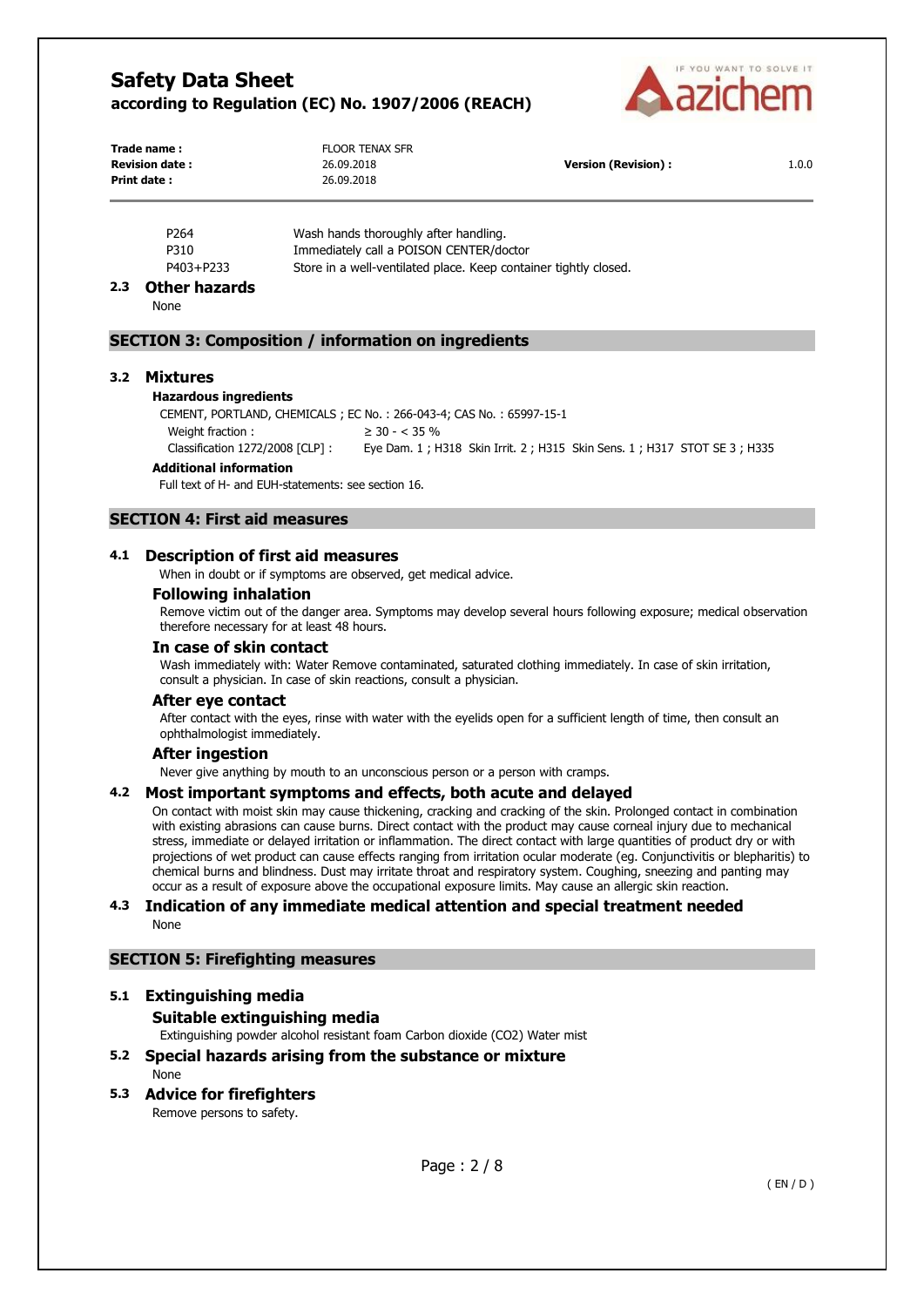

**Print date :** 26.09.2018

**Trade name :** Trade name : FLOOR TENAX SFR

**Revision date :** 26.09.2018 **Version (Revision) :** 1.0.0

## **Special protective equipment for firefighters**

Do not inhale explosion and combustion gases. Use appropriate respiratory protection.

## **SECTION 6: Accidental release measures**

#### **6.1 Personal precautions, protective equipment and emergency procedures**

Clear spills immediately. Wear a self-contained breathing apparatus and chemical protective clothing.

#### **For non-emergency personnel**

Remove persons to safety.

#### **6.2 Environmental precautions**

Do not allow to enter into surface water or drains. In case of gas escape or of entry into waterways, soil or drains, inform the responsible authorities.

#### **6.3 Methods and material for containment and cleaning up**

#### **For containment**

Absorb with liquid-binding material (e.g. sand, diatomaceous earth, acid- or universal binding agents). Collect in closed and suitable containers for disposal.

#### **For cleaning up**

The contaminated area should be cleaned up immediately with: Water Retain contaminated washing water and dispose it.

#### **6.4 Reference to other sections**

Reference to other sections Safe handling: see section 7 Personal protection equipment: see section 8

## **SECTION 7: Handling and storage**



## **7.1 Precautions for safe handling Protective measures**

**Specific requirements or handling rules**  Do not breathe dust. Do not breathe gas/fumes/vapour/spray. See section 8.

## **Advices on general occupational hygiene**

Normal precautions taken when handling chemicals should be observed.

#### **7.2 Conditions for safe storage, including any incompatibilities**

Only use containers specifically approved for the substance/product.

#### **Requirements for storage rooms and vessels**

Keep in a cool, well-ventilated place. Protect against UV-radiation/sunlight Humidity.

#### **Hints on joint storage**

**Storage class :** 12 **Storage class (TRGS 510) :** 12 **Keep away from**  Store at least 3 metres apart from: Chemicals/products that react together readily

## **Further information on storage conditions**

Keep container tightly closed and in a well-ventilated place.

- **7.3 Specific end use(s)** 
	- None

## **SECTION 8: Exposure controls/personal protection**

Page : 3 / 8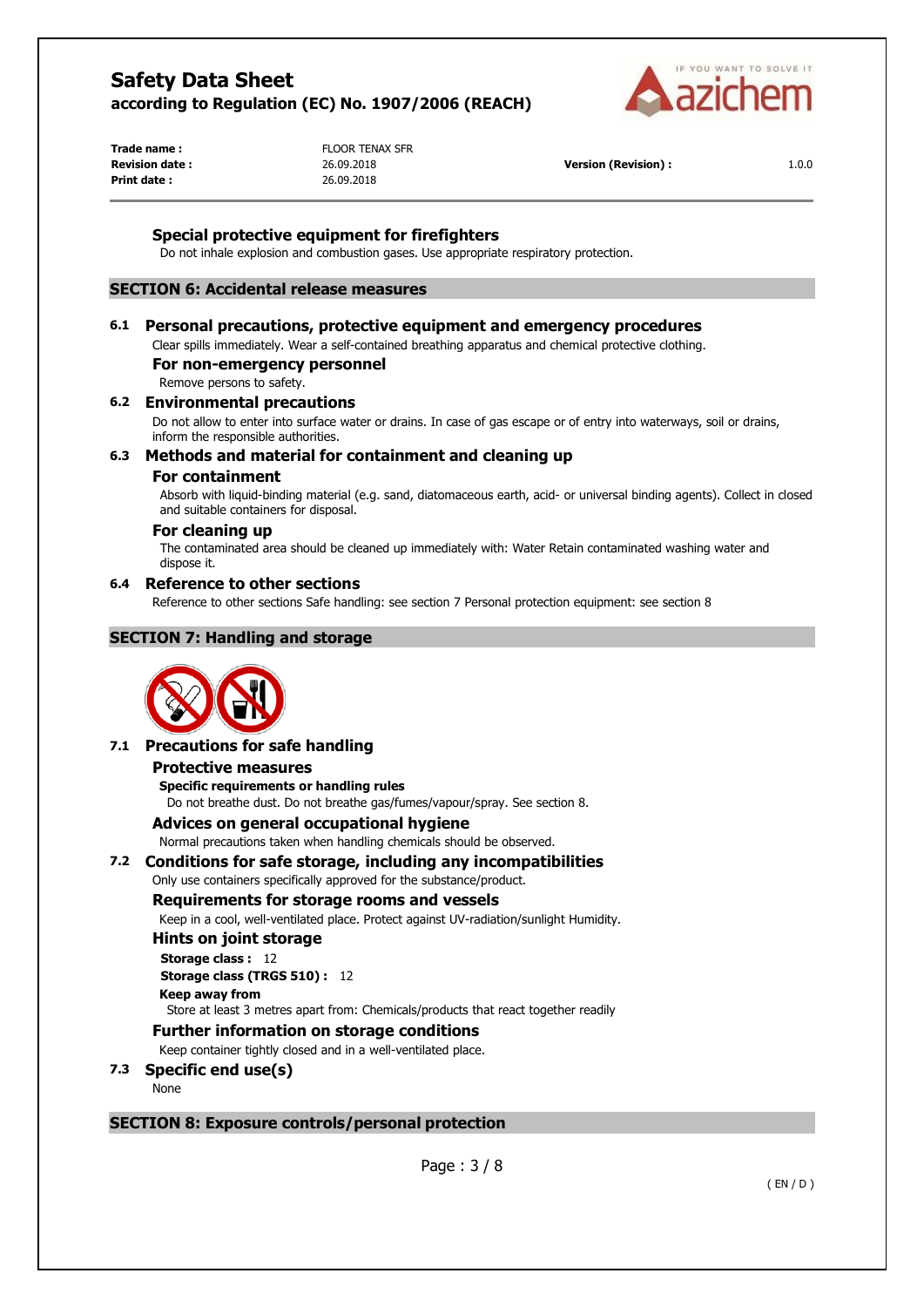

**Print date :** 26.09.2018

**Trade name :** Trade name : Trade name : FLOOR TENAX SFR

**Revision date :** 26.09.2018 **Version (Revision) :** 1.0.0

## **8.1 Control parameters DNEL/DMEL and PNEC values**

#### **DNEL/DMEL**

Exposure route : Inhalation Exposure frequency : Short-term (acute) Limit value :  $1 \text{ mg/m}^3$ 

Limit value type : DNEL worker (local) ( CEMENT, PORTLAND, CHEMICALS ; CAS No. : 65997-15-1 )

### **8.2 Exposure controls**

## **Appropriate engineering controls**

If local exhaust ventilation is not possible or not sufficient, the entire working area must be ventilated by technical means. If technical exhaust or ventilation measures are not possible or insufficient, respiratory protection must be worn.

## **Personal protection equipment**



When using do not eat, drink, smoke, sniff.

## **Eye/face protection**

**Suitable eye protection**  Eye glasses with side protection DIN EN 166

## **Skin protection**

## **Hand protection**

Tested protective gloves must be worn DIN EN 374

#### **Respiratory protection**

Quarter-face mask (DIN EN 140) Half-face mask (DIN EN 140) Filtering Half-face mask (DIN EN 149)

## **SECTION 9: Physical and chemical properties**

## **9.1 Information on basic physical and chemical properties**

## **Safety relevant basis data**

| <b>Aspect</b>                            |                 |   | powder             |
|------------------------------------------|-----------------|---|--------------------|
| <b>Colour</b>                            |                 |   | gray               |
| <b>Odour</b>                             |                 |   | none               |
| Melting point/melting range:             |                 |   | No data available  |
| <b>Freezing point:</b>                   |                 |   | No data available  |
| <b>Vapour density</b>                    | $($ (air = 1) ) |   | Data not available |
| Initial boiling point and boiling range: | (1013 hPa)      |   | No data available  |
| Decomposition temperature :              |                 |   | No data available  |
| Self flammability                        |                 |   | not applicable     |
| Flash point:                             |                 |   | Not flammable      |
| Ignition temperature :                   |                 |   | No data available  |
| Lower explosion limit :                  |                 |   | No data available  |
| <b>Upper explosion limit:</b>            |                 |   | No data available  |
| <b>Explosive properties:</b>             |                 |   | No data available. |
| <b>Vapour pressure</b>                   | (20 °C)         |   | negligible         |
| Density:                                 | (20 °C)         |   | No data available  |
| <b>Relative density:</b>                 | (20 °C)         |   | No data available  |
| Water solubility:                        | (20 °C)         |   | almost insoluble   |
| pH :                                     |                 | > | 11                 |
| <b>Log Pow</b>                           | (20 °C)         |   | not applicable     |
| <b>Viscosity:</b>                        | (20 °C)         |   | No data available  |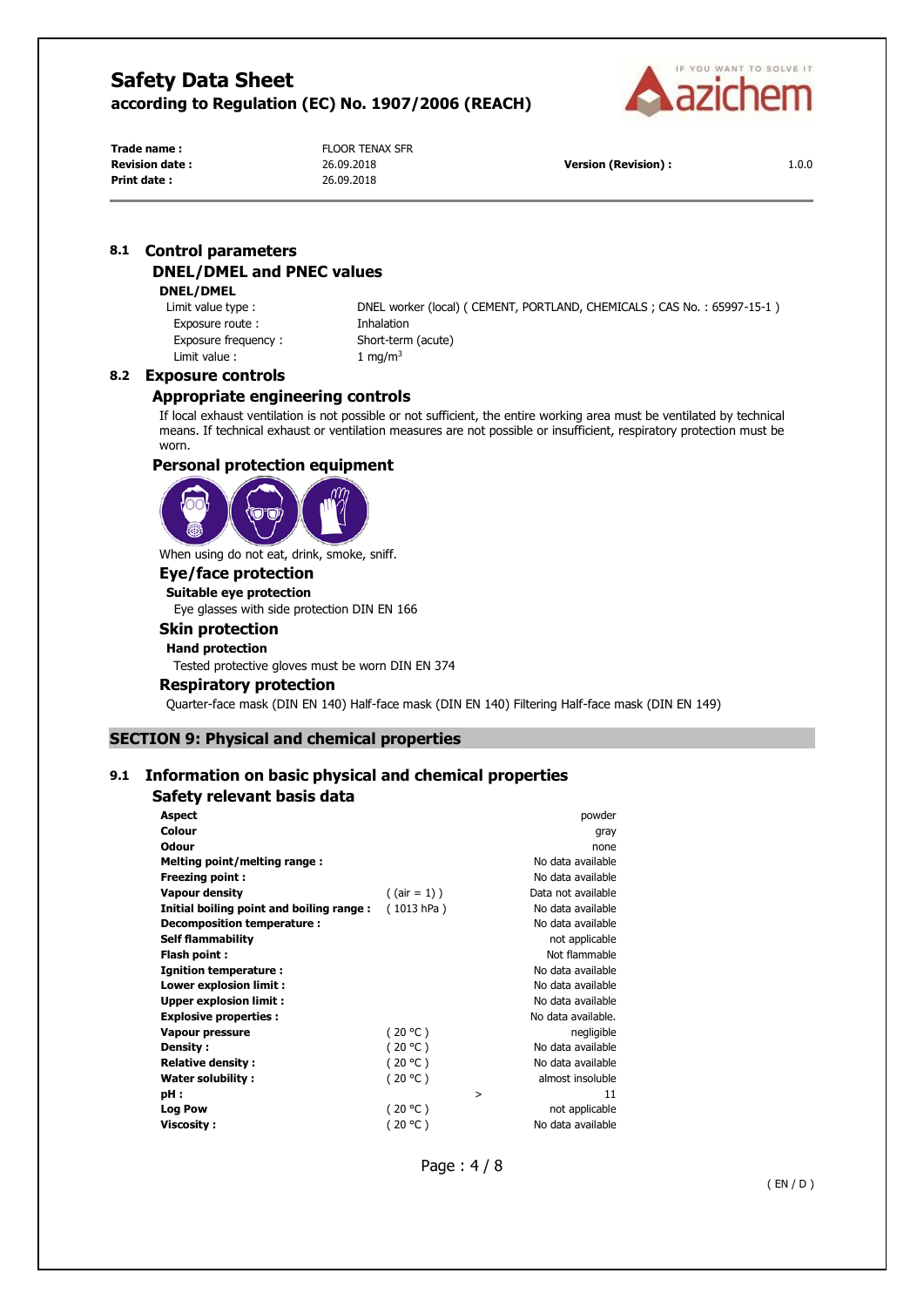

|     | Trade name:<br><b>Revision date:</b><br>Print date:                                                                                                                                           | <b>FLOOR TENAX SFR</b><br>26.09.2018<br>26.09.2018                               | <b>Version (Revision):</b>                                                                                                                                                                                                                                                                                                                                          | 1.0.0 |
|-----|-----------------------------------------------------------------------------------------------------------------------------------------------------------------------------------------------|----------------------------------------------------------------------------------|---------------------------------------------------------------------------------------------------------------------------------------------------------------------------------------------------------------------------------------------------------------------------------------------------------------------------------------------------------------------|-------|
| 9.2 | <b>Odour threshold:</b><br><b>Relative vapour density:</b><br><b>Evaporation rate:</b><br><b>Maximum VOC content (EC):</b><br><b>Oxidizing properties</b><br><b>Other information</b><br>None | (20 °C)                                                                          | No data available<br>No data available<br>No data available<br>0<br>Wt %<br>Not oxidising                                                                                                                                                                                                                                                                           |       |
|     | <b>SECTION 10: Stability and reactivity</b>                                                                                                                                                   |                                                                                  |                                                                                                                                                                                                                                                                                                                                                                     |       |
|     | 10.1 Reactivity                                                                                                                                                                               |                                                                                  |                                                                                                                                                                                                                                                                                                                                                                     |       |
|     | 10.2 Chemical stability<br>10.3 Possibility of hazardous reactions                                                                                                                            | Basic reaction when in mixed with water before to became a solid inert compound. | Stable under recommended storage and handling conditions. See section 7. No additional measures necessary.                                                                                                                                                                                                                                                          |       |
|     | 10.4 Conditions to avoid                                                                                                                                                                      | No hazardous reactions when stored and handled properly.                         |                                                                                                                                                                                                                                                                                                                                                                     |       |
|     | 10.5 Incompatible materials                                                                                                                                                                   | Protect from contact with water to avoid solidification of the product.          |                                                                                                                                                                                                                                                                                                                                                                     |       |
|     | Acid                                                                                                                                                                                          |                                                                                  |                                                                                                                                                                                                                                                                                                                                                                     |       |
|     | 10.6 Hazardous decomposition products<br>None                                                                                                                                                 |                                                                                  |                                                                                                                                                                                                                                                                                                                                                                     |       |
|     | 11.1 Information on toxicological effects<br><b>Acute effects</b><br><b>Acute oral toxicity</b><br>It has no significant toxicity properties.                                                 |                                                                                  |                                                                                                                                                                                                                                                                                                                                                                     |       |
|     | <b>Acute dermal toxicity</b><br>Parameter:                                                                                                                                                    |                                                                                  | LD50 (CEMENT, PORTLAND, CHEMICALS; CAS No.: 65997-15-1)                                                                                                                                                                                                                                                                                                             |       |
|     | Exposure route:<br>Species:<br>Effective dose:                                                                                                                                                | Dermal<br>Rabbit<br>> 2000 mg/kg bw/day                                          |                                                                                                                                                                                                                                                                                                                                                                     |       |
|     | Exposure time:                                                                                                                                                                                | 24 days                                                                          |                                                                                                                                                                                                                                                                                                                                                                     |       |
|     | It has no significant toxicity properties.<br><b>Irritant and corrosive effects</b>                                                                                                           |                                                                                  |                                                                                                                                                                                                                                                                                                                                                                     |       |
|     | Primary irritation to the skin<br>with existing abrasions can cause burns.                                                                                                                    |                                                                                  | On contact with moist skin may cause thickening, cracking and cracking of the skin. Prolonged contact in combination                                                                                                                                                                                                                                                |       |
|     | <b>Irritation to eyes</b>                                                                                                                                                                     |                                                                                  | Direct contact with the product may cause corneal injury due to mechanical stress, immediate or delayed irritation or<br>inflammation. The direct contact with large quantities of product dry or with projections of wet product can cause<br>effects ranging from irritation ocular moderate (eq. Conjunctivitis or blepharitis) to chemical burns and blindness. |       |
|     | <b>Irritation to respiratory tract</b><br>above the occupational exposure limits.                                                                                                             |                                                                                  | Dust may irritate throat and respiratory system. Coughing, sneezing and panting may occur as a result of exposure                                                                                                                                                                                                                                                   |       |
|     | <b>Sensitisation</b>                                                                                                                                                                          |                                                                                  |                                                                                                                                                                                                                                                                                                                                                                     |       |
|     | In case of skin contact                                                                                                                                                                       |                                                                                  | Eczema can be developed as a result of exposure to dust damp, caused both by the high pH which induces irritant<br>contact dermatitis after prolonged contact, either by an immunological reaction to Cr (VI) soluble which causes                                                                                                                                  |       |
|     |                                                                                                                                                                                               |                                                                                  |                                                                                                                                                                                                                                                                                                                                                                     |       |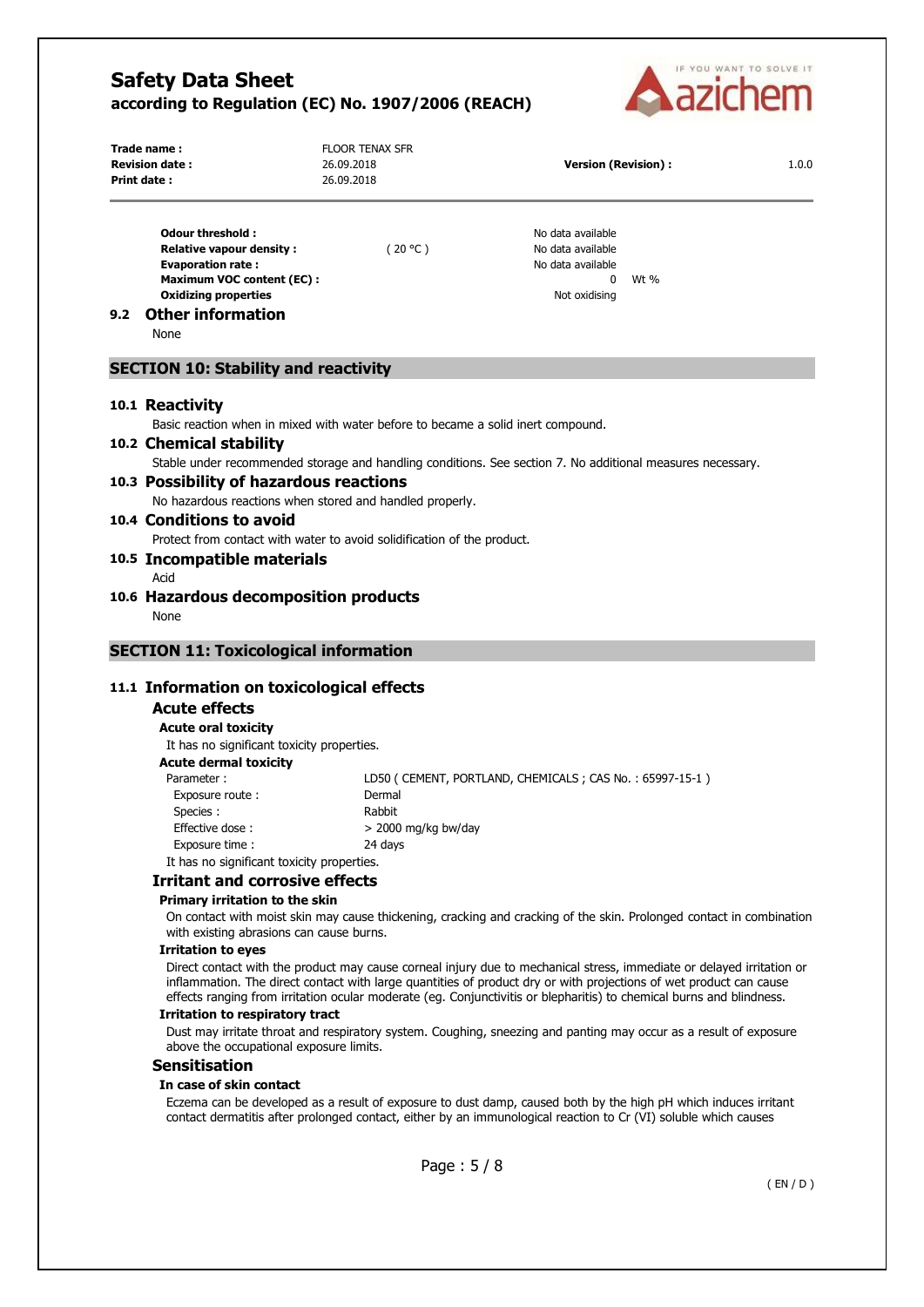

**Print date :** 26.09.2018

**Trade name :** Trade name : FLOOR TENAX SFR

**Revision date :** 26.09.2018 **Version (Revision) :** 1.0.0

allergic contact dermatitis. **In case of inhalation**  not sensitising.

## **Repeated dose toxicity (subacute, subchronic, chronic)**

#### **Subacute inhalation toxicity**

The available evidence indicates clearly that occupational exposure to cement dust content in the product causes deficits in lung function. However, the evidence available at present are insufficient to establish with certainty the dose-response relationship for these effects.

#### **Chronic inhalation toxicity**

There were no chronic effects or effects at low concentrations.

## **CMR effects (carcinogenicity, mutagenicity and toxicity for reproduction)**

The ingredients in this mixture do not meet the criteria for classification as CMR according to CLP.

## **SECTION 12: Ecological information**

Do not allow uncontrolled discharge of product into the environment.

#### **12.1 Toxicity**

No information available.

**12.2 Persistence and degradability**  Poorly watersoluble, inorganic product. Can be mechanically precipitated to a large extent in biological sewage plants.

## **12.3 Bioaccumulative potential**

## not applicable

## **12.4 Mobility in soil**

Low solubility in soil.

# **12.5 Results of PBT and vPvB assessment**

This product is none, or does not contain a substance called a PBT or vPvB

- **12.6 Other adverse effects**  No information available.
- **12.7 Additional ecotoxicological information**  None

## **SECTION 13: Disposal considerations**

## **13.1 Waste treatment methods**

## **Product/Packaging disposal**

Dispose according to legislation.

## **SECTION 14: Transport information**

## **14.1 UN number**

No dangerous goods in sense of this transport regulation.

**14.2 UN proper shipping name**  No dangerous goods in sense of this transport regulation. **14.3 Transport hazard class(es)** 

No dangerous goods in sense of this transport regulation.

## **14.4 Packing group**

No dangerous goods in sense of this transport regulation.

## **14.5 Environmental hazards**

No dangerous goods in sense of this transport regulation.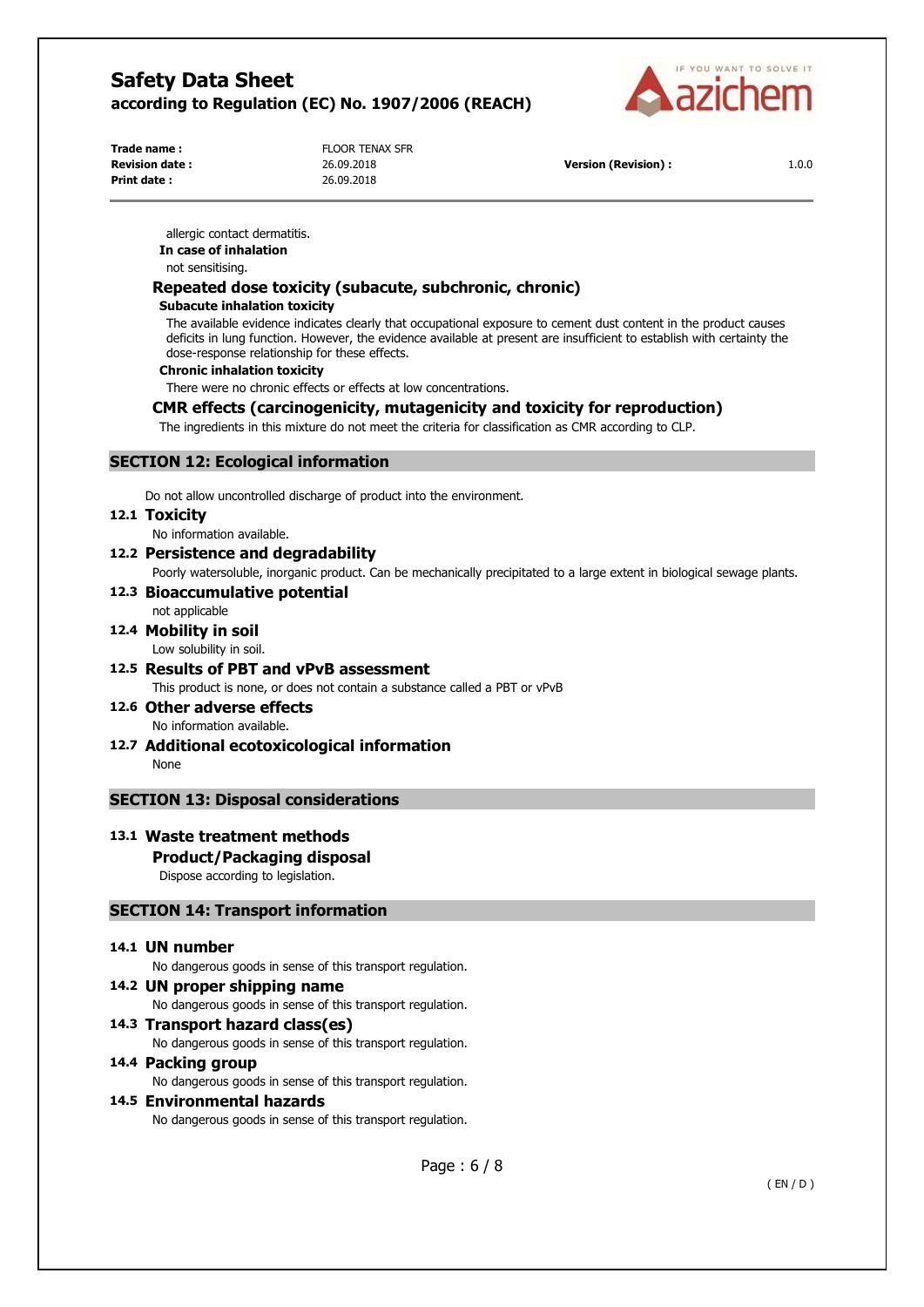

**Print date :** 26.09.2018

**Trade name :** FLOOR TENAX SFR

**Revision date :** 26.09.2018 **Version (Revision) :** 1.0.0

#### **14.6 Special precautions for user**

None

**14.7 Transport in bulk according to Annex II of MARPOL 73/78 and the IBC Code**  not applicable

## **SECTION 15: Regulatory information**

## **15.1 Safety, health and environmental regulations/legislation specific for the substance or mixture**

#### **EU legislation**

Regulation (EC) 1907/2006/CE (REACh). Regulation (EC) No 1272/2008 (CLP). Regulation (EU) 2015/830 requirements for the compilation of safety data sheets. Commission Regulation (EC) No 790/2009/CE (amending, for the purposes of its adaptation to technical and scientific progress (ATP), Regulation (EC) No 1272/2008). Commission Regulation (EU) No 286/2011 (amending, for the purposes of its adaptation to technical and scientific progress (ATP), Regulation (EC) No 1272/2008). Commission Regulation (EU) No 618/2012 (amending, for the purposes of its adaptation to technical and scientific progress (ATP), Regulation (EC) No 1272/2008). Commission Regulation (EU) No 487/2013 (amending, for the purposes of its adaptation to technical and scientific progress (ATP), Regulation (EC) No 1272/2008). Commission Regulation (EU) No 758/2013 (amending, for the purposes of its adaptation to technical and scientific progress (ATP), Regulation (EC) No 1272/2008). Commission Regulation (EU) No 944/2013 (amending, for the purposes of its adaptation to technical and scientific progress (ATP), Regulation (EC) No 1272/2008). Commission Regulation (EU) No 605/2014 (amending, for the purposes of its adaptation to technical and scientific progress (ATP), Regulation (EC) No 1272/2008). Commission Regulation (EU) No 1297/2015 (amending, for the purposes of its adaptation to technical and scientific progress (ATP), Regulation (EC) No 1272/2008).

#### **Other regulations (EU)**

**Regulation (CE) 1907/2006: Substance of very high concern included in the SVHC Candidate List**  None

#### **National regulations**

Italy: Legislative Decree 81/2008 (Consolidated Law on protection of health and safety at work), as amended and Directive 2009/161/UE - chemical risk assessment in accordance with Title IX

**Water hazard class (WGK)** 

Class : nwg (Non-hazardous to water) Classification according to VwVwS

#### **15.2 Chemical Safety Assessment**

not applicable

#### **SECTION 16: Other information**

#### **16.1 Indication of changes**

#### None

#### **16.2 Abbreviations and acronyms**

**LEGENDA:**

| ADR:          | Accord européen relative au transport international des marchandises dangereuses par route (accordo<br>europeo relativo al trasporto internazionale delle merci pericolose su strada) |
|---------------|---------------------------------------------------------------------------------------------------------------------------------------------------------------------------------------|
| ASTM:         | ASTM International, originariamente nota come American Society for Testing and Materials (ASTM)                                                                                       |
| EINECS:       | European Inventory of Existing Commercial Chemical Substances (Registro Europeo delle Sostanze<br>chimiche in Commercio)                                                              |
| EC(0/50/100): | Effective Concentration 0/50/100 (Concentrazione Effettiva Massima per 0/50100% degli Individui)                                                                                      |
| LC(0/50/100): | Lethal Concentration 0/50/100 (Concentrazione Letale per 0/50100% degli Individui)                                                                                                    |
| IC50:         | Inhibitor Concentration 50 (Concentrazione Inibente per il 50% degli Individui)                                                                                                       |
| NOEL:         | No Observed Effect Level (Dose massima senza effetti)                                                                                                                                 |
| NOEC:         | No Observed Effect Concentration (Concentrazione massima senza effetti)                                                                                                               |
| LOEC:         | Lowest Observed Effect Concentration (Concentrazione massima alla quale è possibile evidenziare un<br>effetto)                                                                        |
| DNEL:         | Derived No Effect Level (Dose derivata di non effetto)                                                                                                                                |
|               |                                                                                                                                                                                       |